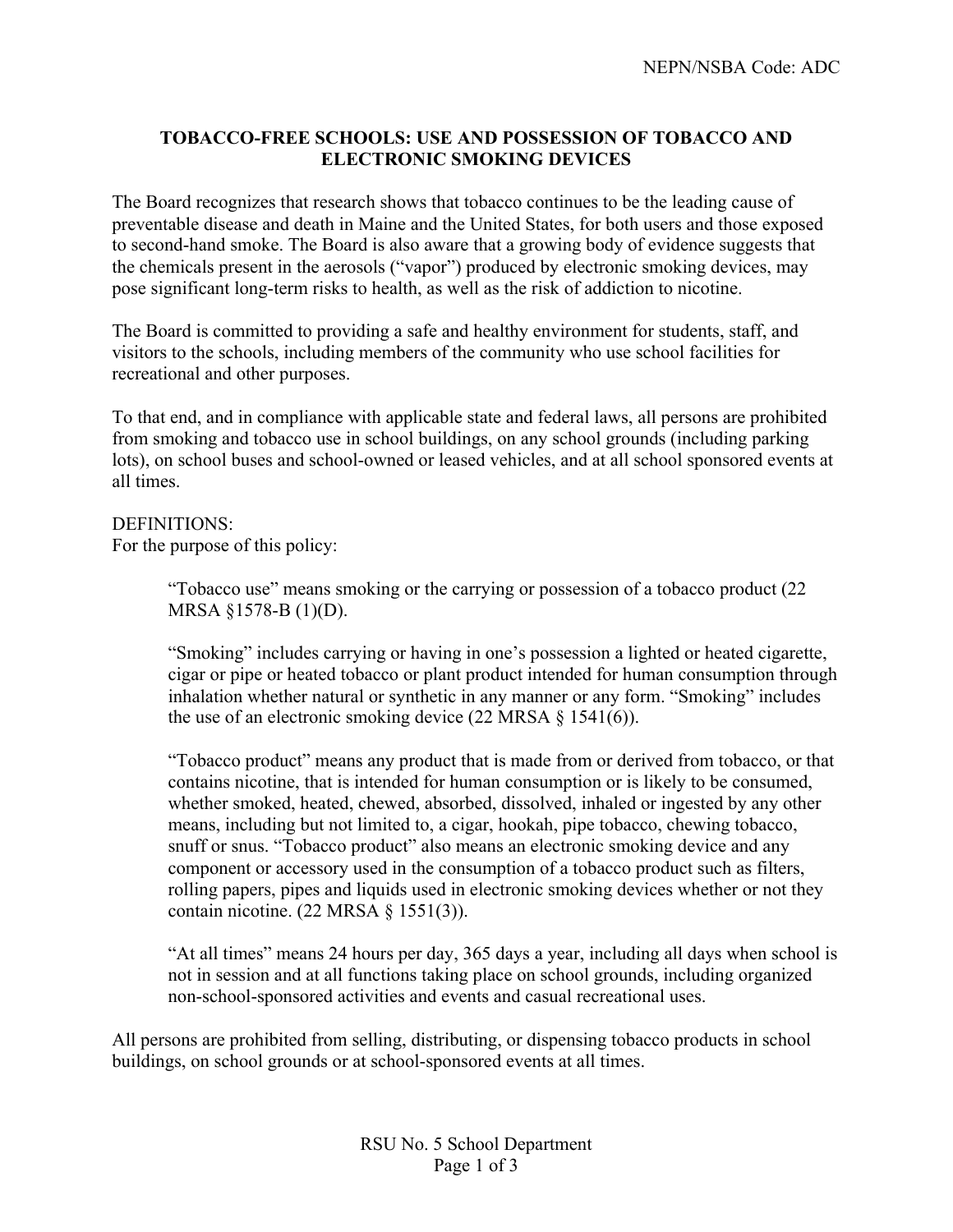# **CONSEQUENCES FOR VIOLATION**

#### STUDENTS:

The Superintendent/designee(s) shall be responsible for developing age-appropriate disciplinary guidelines for students violating this policy and for employing strategies, as practicable, to address prevention, education, and information about community programs for cessation assistance.

The Superintendent/designee may refer to a law enforcement agency any student reasonably suspected of selling, dispensing or distributing tobacco products or vaping devices/products.

Parents/guardians will be notified of all violations involving their student and action taken by the school.

#### STAFF:

School unit employees who violate this policy will be subject to appropriate disciplinary measures up to and including dismissal.

Any school unit employee suspected of selling, distributing or in any way dispensing tobacco products or vaping devices/products to students shall be referred to a law enforcement agency.

#### OTHER PERSONS IN VIOLATION:

All other persons violating this policy, including parents, vendors/contractors, spectators at school events and other visitors shall be asked to refrain from use and reminded of the Board's policy. Persons who do not comply will be asked to leave school grounds. Failure to leave school grounds will be treated as trespassing and law enforcement personnel may be contacted.

Persons suspected of selling, distributing or in any way dispensing tobacco products or vaping devices/products to students shall be referred to an appropriate law enforcement agency.

#### **RESPONSIBILITY FOR ENFORCEMENT**

The building principal/designee will be responsible for enforcing this policy at the school level.

#### **NOTICE**

Notice of this policy and disciplinary consequences for violations will be posted on the school unit's website and included in the student code of conduct and/or student handbooks and in annual employee communications.

Parents/guardians shall also be notified in writing of the Board's policy at the beginning of the school year.

> RSU No. 5 School Department Page 2 of 3